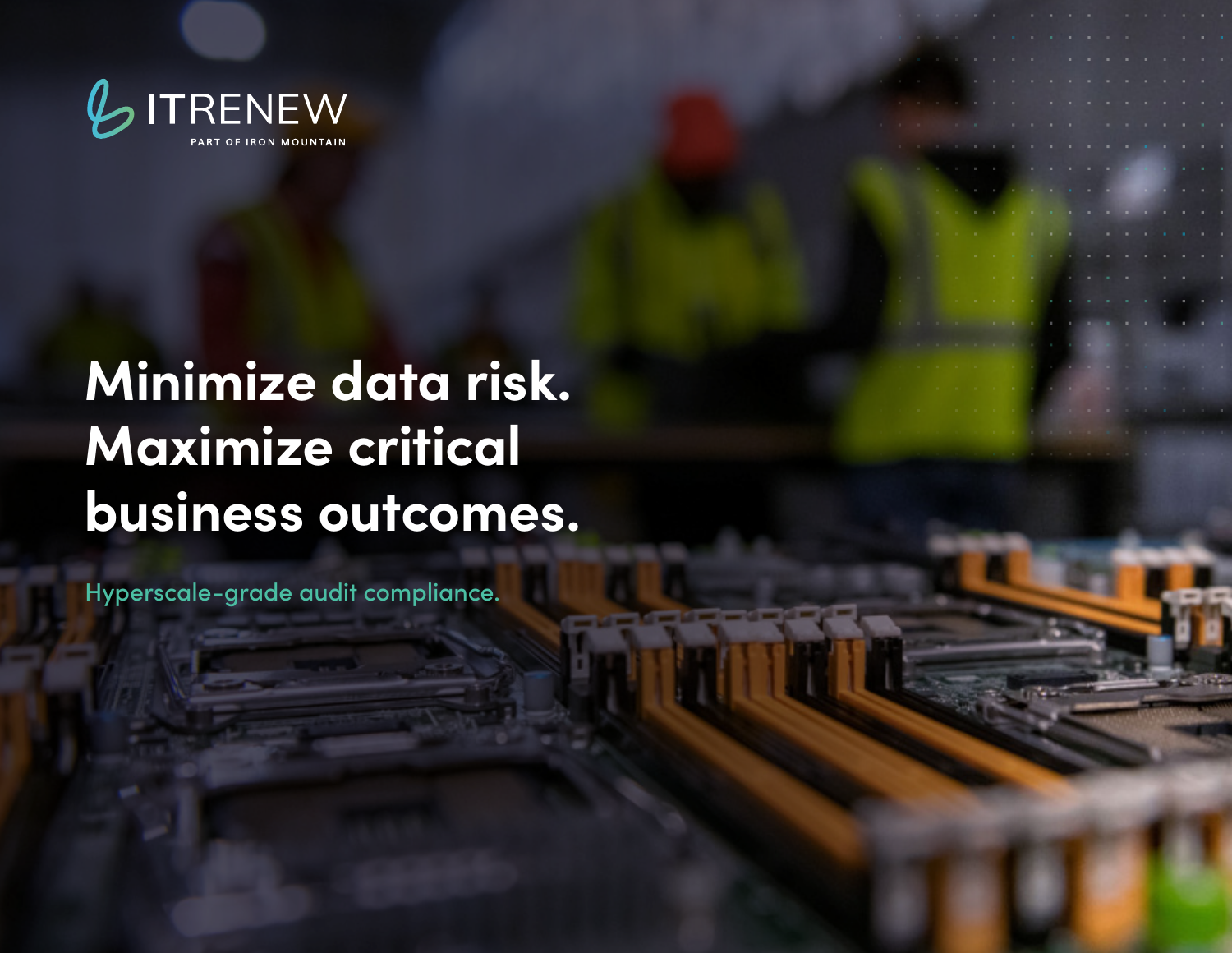ITRenew's comprehensive approach to data security compliance ensures complete traceability and peace of mind.

#### **HERE'S HOW IT WORKS:**





### **STEP 1**

### **Asset discovery.**

Your audit trail begins with complete asset discovery, comparing your list of stated assets with what we actually find. Utilizing the automated process of our proprietary data security and compliance software, Teraware, we ensure the discovery of every asset with precision. This process includes identifying the make, model, and manufacturer of all components within the server (e.g., CPU, Memory Dimms) and all key attributes of the drives associated with the server (e.g., power-on hours, logical serial number). Teraware logs the parent-child relationship between the rack, server, and drive, constructing a perfect blueprint.

Finally, we compare our findings with your stated list of assets.

Teraware's automated reconciliation reporting is critical to establishing accurate inventory and ensuring complete sanitization.

#### **STEP 2**

### **First reconciliation report generated.**

Following asset discovery, a reconciliation is run automatically, creating a variance analysis. This evaluation ensures that any variances are identified, researched, and closed out before further action is taken.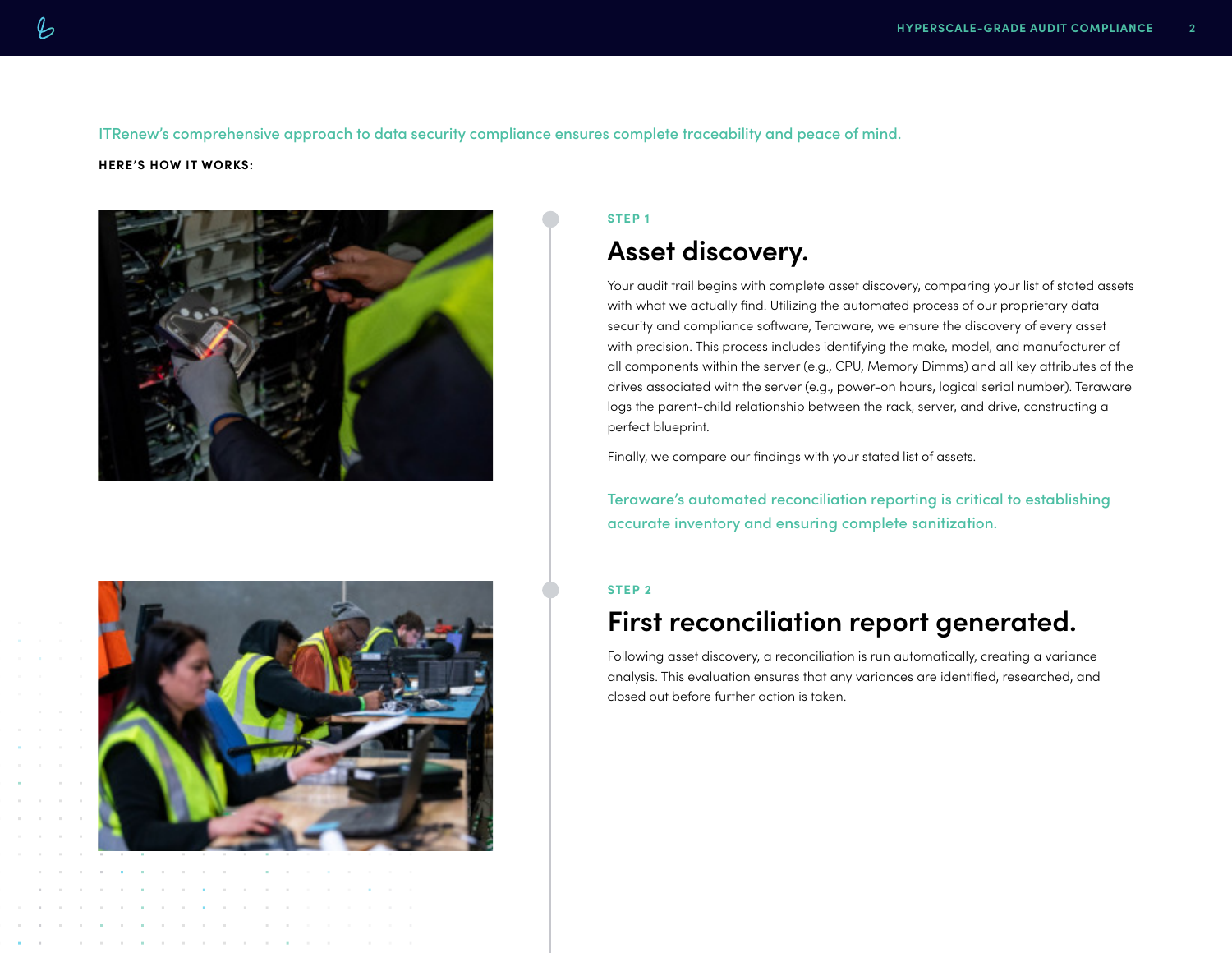



#### **STEP 3**

### **Drives erased.**

After setting up a virtual local area network (VLAN), ITRenew technicians connect a small appliance loaded with Teraware to all racks that are to be sanitized. The application sends agents to every server node and then instructs the agents to erase all data automatically **a process that takes one to two days.** Job-status reporting is available throughout.

Teraware fully erases more than 98 percent of drives. The remaining 2 percent of drives are destroyed efficiently and securely, keeping with requirements from both the National Institute of Standards and Technology (NIST) and the National Association for Information Destruction (NAID).

Thanks to the complete blueprint created during asset discovery, the 2 percent of failed drives are quickly and easily pulled by hand, physically scanned, and marked for destruction. Then, they are either destroyed onsite with a mobile shredding unit or shipped securely to an ITRenew facility for destruction.

### **STEP 4**

### **Certificates created.**

Once the erasure process is complete, a **Certificate of Sanitization** is automatically generated for each successfully sanitized drive. Certificates of Destruction will be created for any drives that failed the erasure process and were subsequently physically destroyed. These certificates serve as proof that the data contained on every drive has been completely eliminated.



During numerous tests at independant forensic labs, **no data has ever been discovered** on a Teraware-wiped drive.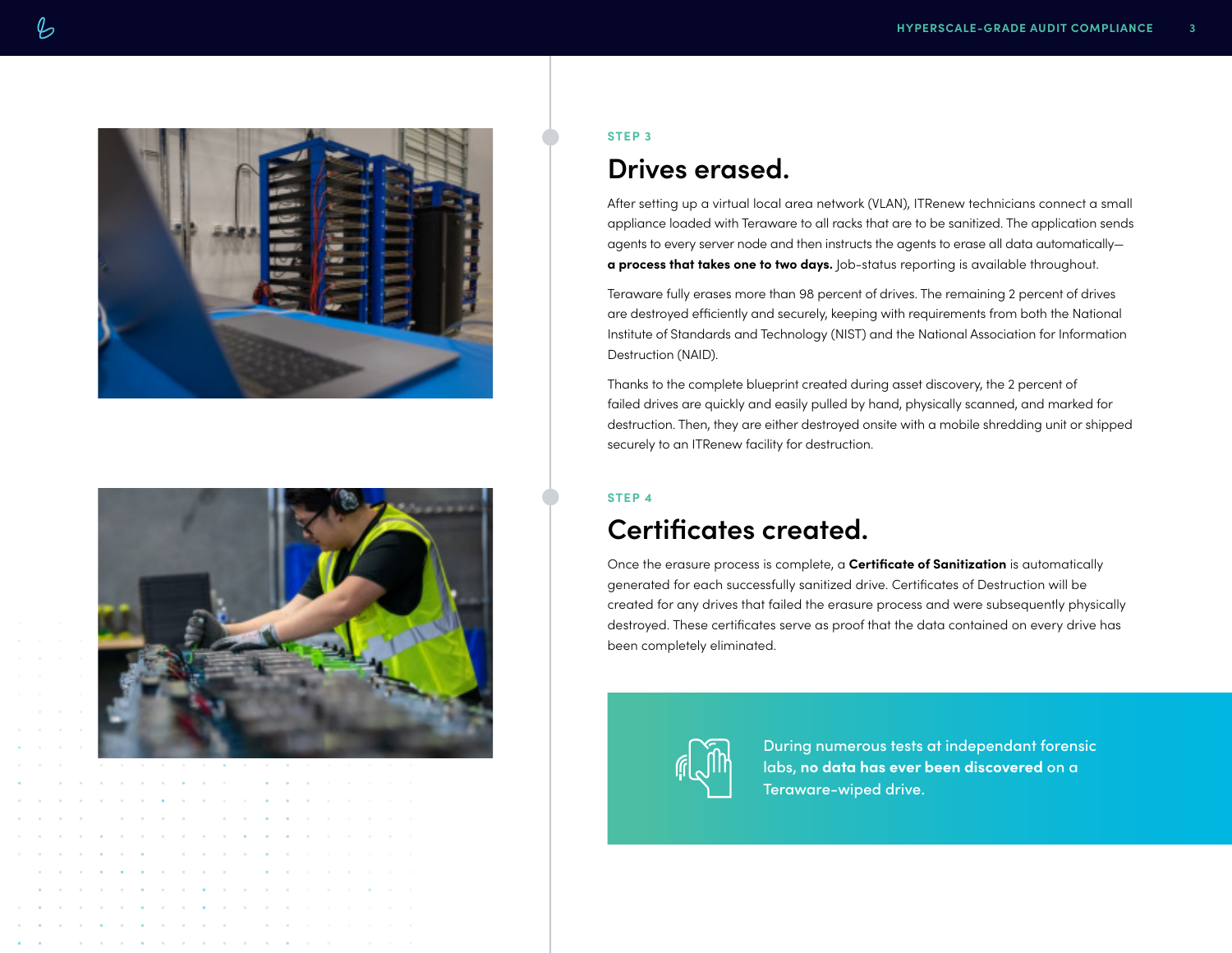





#### **STEP 5**

### **Departure report generated.**

Following the erasure process, an asset reconciliation report identifies and categorizes all the assets processed onsite and designates which are to be shipped to an ITRenew facility. Next, Teraware's automated report is cross-checked with a physical scanning of items, creating a complete data center departure report. This report ensures **all assets are accounted for, whether shredded at the data center or shipped to ITRenew** adding an extra gate for data security.

### **STEP 6**

### **Secure drive transportation.**

As the equipment is loaded onto securely sealed trucks, it is cross-checked against the Teraware report. All assets are then securely transported to an ITRenew facility for processing. What's more, **thanks to secure shipping with sealed loads and GPS tracking, you know where your decommissioned assets are at all times.**

### **STEP 7**

### **Reconciliation.**

Upon arrival and unloading at an ITRenew facility, your assets are again cross-checked against the baseline report. **Items are then individually scanned into our Web Inventory Tracking System (WITS)**, which is cross-checked with Teraware to reconcile each serialized asset independently. If any variances are found, a variance report is created, triggering an investigation in collaboration with the client.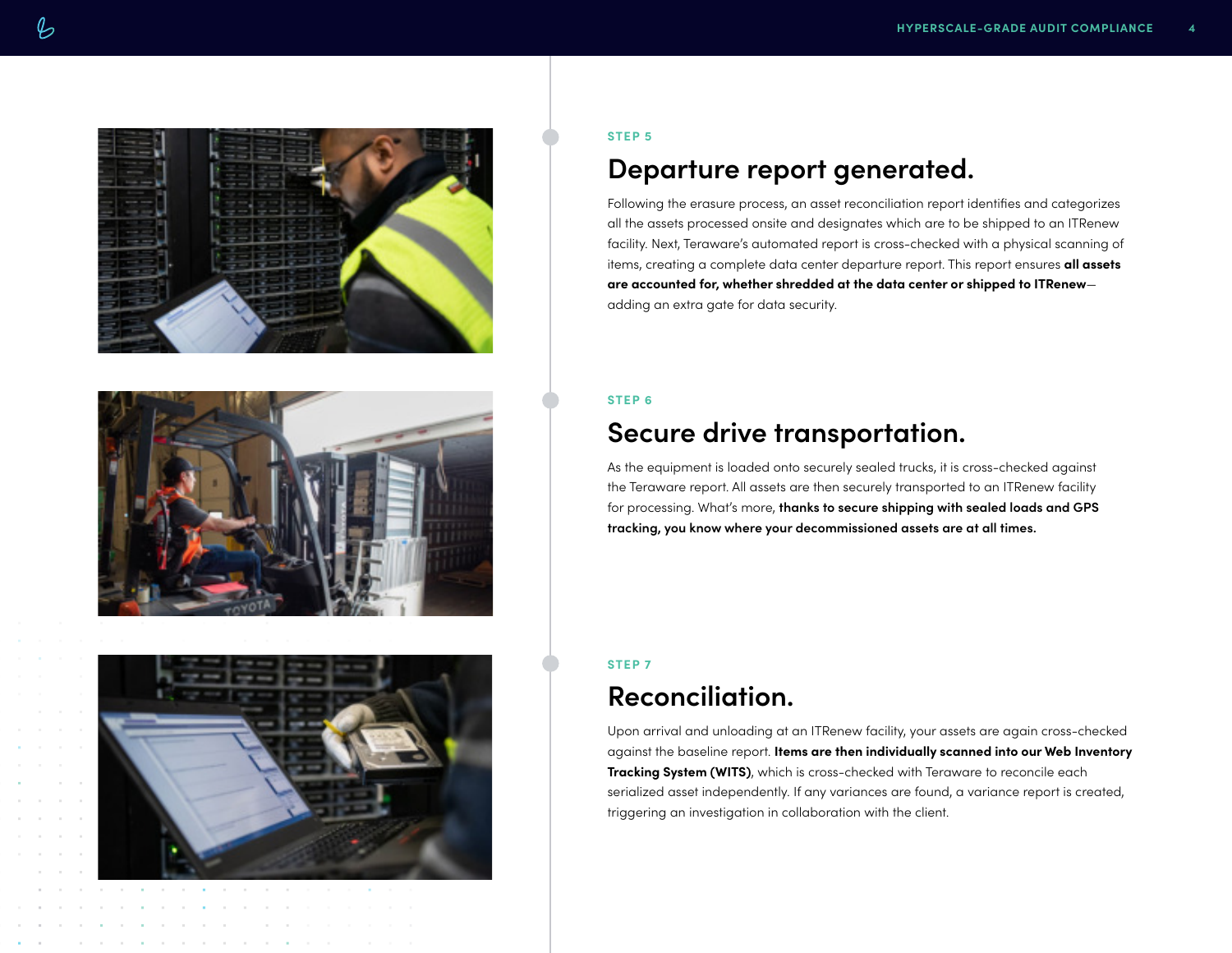



### **STEP 8**

### **Value recovery.**

For any assets to be resold, ITRenew removes the asset tags to ensure security and prevent future misidentification of equipment. Assets and components are put through a thorough reconditioning process in which ITRenew evaluates the hardware for performance, conducts cosmetic upgrades, and securely packages hardware for a retail-grade final product. Firmware is reset to factory settings to further protect our clients and preserve their anonymity.

Once sold, ITRenew provides the client with notification of sale and distributes resale funds, completing the chain of custody. The WITS portal enables complete tracking throughout the process for total peace of mind.

### **Asset destruction & recycling.**

Before disassembly and recycling, ITRenew removes asset tags from racks and servers to prevent future misidentification of equipment and ensure the client's data security. Failed drives are destroyed, and a Certificate of Destruction is created for each. Fully sanitized drives also can be shredded if desired.

#### **Mission citical visibility.**

With either option, the WITS portal makes the process fully transparent and closes the loop on your data security.